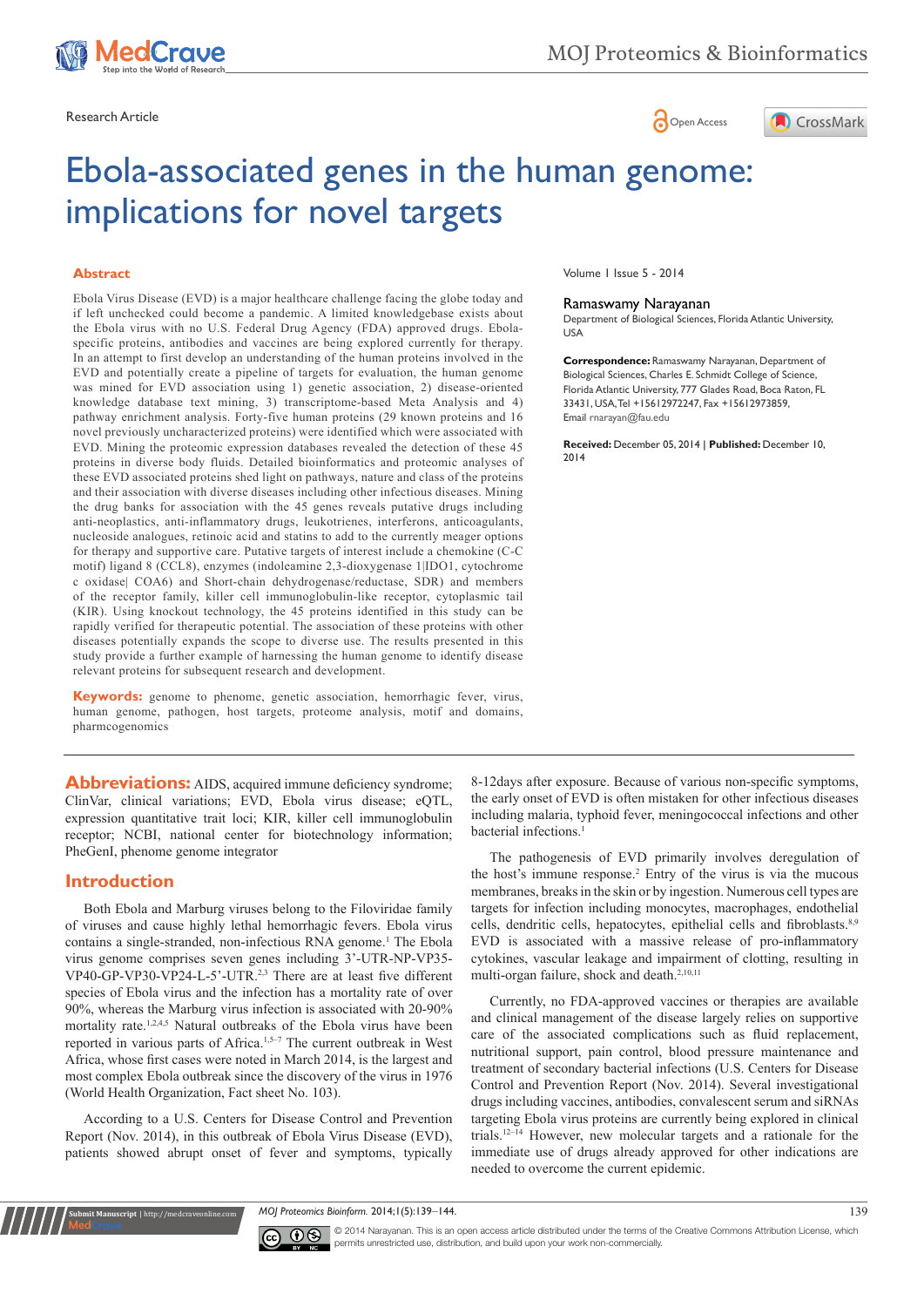The completion of the human and pathogen genomes in the recent years has opened new avenues for diagnosis and therapy of infectious diseases.15,16 Whereas the pathogen genome and the proteins encoded by the etiological agents offer diagnostic markers and antibodies, vaccines and inhibitors (nucleic acids and small molecular compounds), increasingly the host genome is providing valuable hints to therapy.<sup>15–17</sup> The Genome Wide Association Studies (GWAS) across the 1,000 and 10,000 genome projects is increasingly providing genome datasets for candidate genes identification, response to therapy prediction (pharmacogenomics), susceptibility or resistance to infection, and adsorption and entry of the pathogen into the host cell.<sup>15,17,18</sup>

The HIV field of research has provided a strong proof of concept for the importance of host cell genes in developing novel therapeutics. Resistance to HIV infections in homozygotes for C-C chemokine receptor type 5 (CCR5) has led to the development of drugs that would block this virus co-receptor.<sup>19–23</sup> Similarly, based on other host cell protein polymorphism data, novel pharmacological inhibitors have emerged for diverse infectious diseases (e.g., cholera, malaria, tuberculosis, leprosy, hepatitis B), cancer and neurodegenerative diseases.<sup>17</sup>

In this report, by means of the disease and genetic association -oriented databases, the GAD, the MalaCards from the GeneCards and the Next Bio Transcriptome Meta analysis tool, 45 EVD-associated human genes (29 known genes and 16 uncharacterized ORFs) were identified. Bioinformatics and proteomics mining of these proteins led to data on functional class prediction, body fluids expression status, pathway mapping, association and clinical relevance with diverse diseases and drugs-related (including currently FDA approved for other indications) information. The results provide a starting point for host genome related target verification research.

#### **Materials and methods**

The bioinformatics and proteomics tools used in the study have been described elsewhere.24–27 The following genome-wide association tools were used: the Genetic Association Database, GAD,<sup>28</sup> the National Center for Biotechnology Information (NCBI) Phenotype-Genotype Integrator, PheGenI,<sup>29</sup> the Expression Quantitative Trait (eQTL) GtEx browser,<sup>30</sup> the Database of Genomic Variants, DGV,<sup>31</sup> Clinical Variations and the ClinVar.32

Meta Analysis of the EVD-associated genes was performed using the Database for Annotation, Visualization and Integrated Discovery, DAVID v6.7 from the NCBI.<sup>33</sup> The GeneALaCart (LifeMap discovery) from the GeneCards<sup>34</sup> was used to batch analyze the query genes for gene names, protein IDs, motif and domain analysis, pathways and drug target discovery. The NextBio Transcriptome Meta analysis tool was used to identify most correlated tissues, drug interactions and gene perturbations.

The entire database of GAD and Human Protein Map, HPM<sup>35</sup> was downloaded and the Excel filtering tool was used to scan for EVDassociated genes. Protein expression was established from the Batch analysis of the EVD-associated genes with the Multi Omics Protein Expression Database, MOPED,<sup>36</sup> the DAVID annotation tool,<sup>33</sup> the Human Proteome Map,<sup>37</sup> Proteomics DB<sup>38</sup> and the Human Proteins Reference Database, HPRD.39

The EVD association was verified using genetic association evidence from 1) the GAD and PheGenI, 2) disease-oriented knowledge bases (the MalaCards, Online Mendelian Inheritance in Man-OMIM), 3) transcriptome analysis from the microarray datasets (the NextBio Meta Analysis) and 4) pathway mapping (the GeneALaCart, DAVID).

All of the bioinformatics mining was verified by two independent experiments. Big data was downloaded two independent times and the output verified for consistency. Only statistically significant results per each tool's requirement are reported. Prior to using a given bioinformatics tool, a series of control query sequences was tested to evaluate the predicted outcome of the results.

#### **Results**

#### **Identification of Ebola-associated proteins in the human genome**

Reasoning that EVD-associated genes in the host genome might offer an understanding of mechanism and pathways involved for intervention, diverse disease oriented databases (the GAD, the PheGenI, MalaCards and the NextBio Meta Analysis transcriptome database) were scanned for association with EVD. Forty-four genes encompassing known genes (n=29) and uncharacterized ORFs (n=16) were identified which showed association with EVD [\(Table 1](https://medcraveonline.com/MOJPB/MOJPB-01-00032s.zip) Included as supplementary). The known genes included a chemokine C-C motif ligand 8 (CCL8), a complement component 1(C1QB), a transcription factor, ETS homologous factor (EHF), coagulation factor V (F5) an ion transporter, FXYD domain containing ion transport regulator 3 (FYDX3), a pancreatic glycoprotein, glycoprotein 2|zymogen granule membrane (GP2), an enzyme, indoleamine 2,3-dioxygenase 1 (IDO1), a cytokine regulatory factor, interferon regulatory factor 9 (IRF9) and diverse members of the immunoglobulin super family, the killer cell immunoglobulin-like receptors (KIR genes). In addition to their association with EVD, these proteins were also found to be associated with other bacterial and viral diseases such as CMV, encephalitis, hepatitis B, herpes simplex, HIV, influenza, leprosy, measles, swamp fever and West Nile virus. Moreover, associations with noninfectious diseases such as neurological, cardiac, cancer and metabolic disease were also seen with these known genes. The 16 ORFs identified in this study also were associated with EVD as well as other diseases and disorders (Figure 1).



**Figure 1** Expression of Ebola-associated human proteins in body fluids. Protein expression results for the EVD-associated genes using the Multi Omics Protein Expression Database (MOPED) and the Proteomics DB are shown. The numbers indicate the number of proteins detected in the indicated body fluid.

The association of cytokines, immunoglobulin natural killer cells, EVD-associated infections and other unrelated diseases suggested involvement of overlapping mechanistic pathways ([Supplemental](https://medcraveonline.com/MOJPB/MOJPB-01-00032s.zip)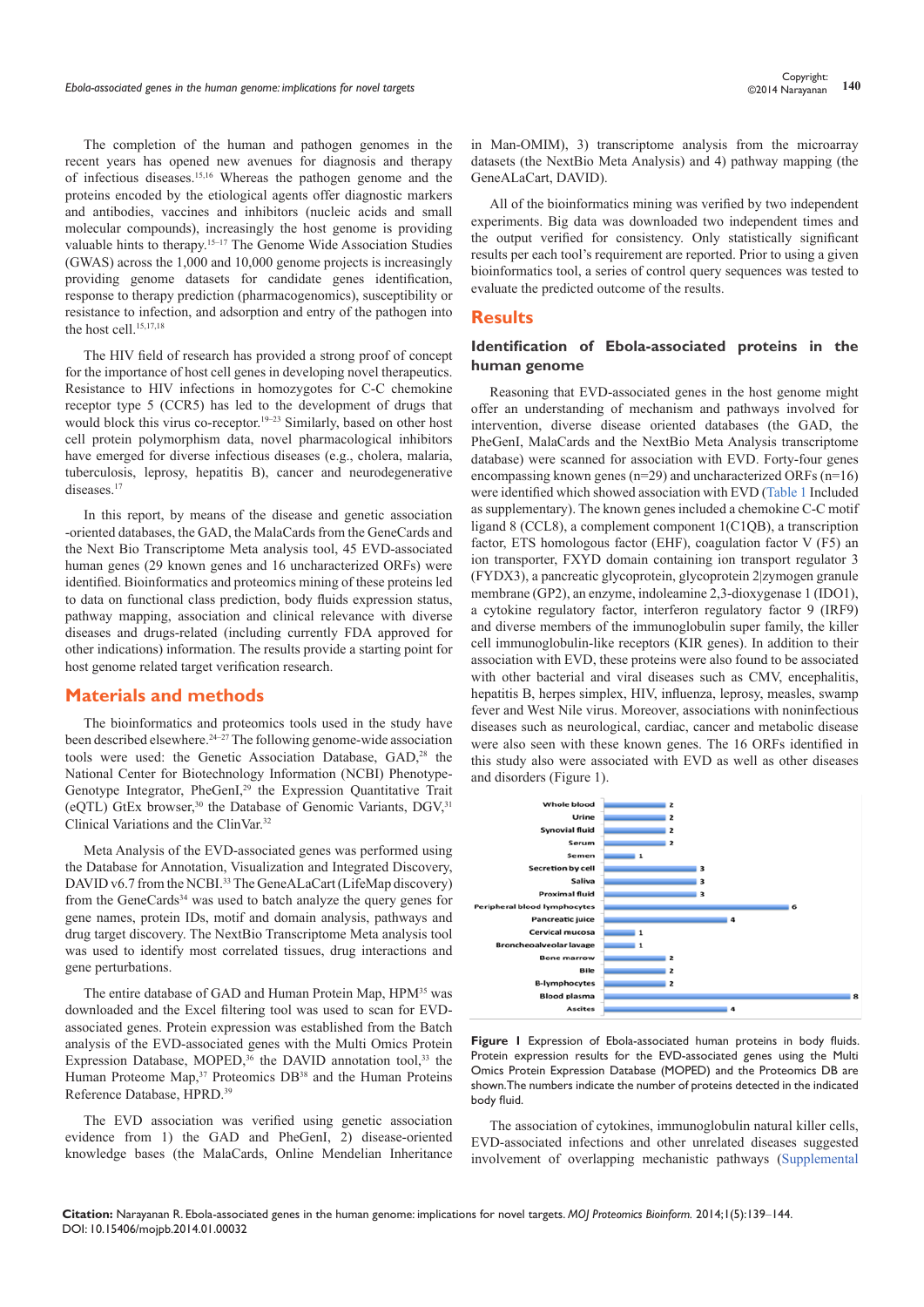[Table S1](https://medcraveonline.com/MOJPB/MOJPB-01-00032s.zip)). Hence, a detailed bioinformatics characterization of these 45 genes was undertaken.

#### **Expression of EVD-associated human proteins in diverse body fluids**

The protein expression datasets (MOPED, HPRD, Proteomics DB and the Human Proteome Map) from diverse human fetal and adult tissues as well as from body fluids for over 85% of the human proteins are available.<sup>36-38</sup> These powerful databases have been used in numerous recent studies to establish expression of novel ORF proteins relevant to cancer, diabetes and neurodegenerative diseases.<sup>24,26,27</sup> The eventual development of a diagnostic potential for the EVDassociated human proteins would necessitate ease of detection in the body fluids such as saliva, serum, urine etc. Hence the 45 EVDassociated proteins were batch analyzed against these expression databases. Figure 2 shows the expression data in diverse body fluids [\(Supplemental Data 2](https://medcraveonline.com/MOJPB/MOJPB-01-00032s.zip) for additional expression information). Expression of both the known proteins and the uncharacterized ORFs was seen in diverse body fluids including hematopoietic (blood, bone marrow, plasma, peripheral blood lymphocytes and serum), fluids (ascites, bile, pancreatic juice, proximal and synovial), saliva, semen and urine. Expression of these proteins was also seen in tissues relevant to EVD (MalaCards definition) including kidney, liver, skin and retina ([Supplemental Data S2](https://medcraveonline.com/MOJPB/MOJPB-01-00032s.zip)). In addition, expression was seen in B-cells, cytotoxic T-cells, monocytes, NK cells, spleen, platelets, and T-lymphocytes. The Human Proteome Map analysis of the EVDassociated proteins showed a highly selective expression profile for the individual members of the KIR gene family and the ORF proteins. Isoform-specific expression was seen with one member of the KIR gene family as monitored by the Proteomics DB. The killer cell immunoglobulin-like receptor, two domains, long cytoplasmic tail, 4, isoform 6 (KIR2DL4) showed the highest level of expression in the urine. These expression results underscore a high level of specificity of expression in distinct tissues and body fluids for the EVD-associated human proteins ([Supplemental Table S2](https://medcraveonline.com/MOJPB/MOJPB-01-00032s.zip)).



**Figure 2** Gene Ontology and pathways implicated with the EVD-associated human proteins. The EVD-associated genes were analyzed for Gene Ontology (GO) and functional pathways using the GeneALaCart and DAVID functional annotation tool. The number of proteins associated with the indicated GO and pathways are shown.

Akt, protein kinase b; ERK, extracellular signal-regulated kinases; GO, gene ontology; Ig, immunoglobulins

#### **Analysis of the dark matter of the human proteome associated with EVD**

Sixteen uncharacterized ORFs were identified together with the

known genes, which showed association with EVD as well as other diseases. In a series of recent reports our laboratory has demonstrated the diagnostic and therapy potential of these ORFs, termed the "Dark Matter" of the human proteome, in diverse therapeutic areas including cancer, diabetes and neurodegenerative diseases.25,26,40 Hypothesizing that these novel proteins may offer new molecular entities to further Ebola virus research, a comprehensive analysis of the ORFs was undertaken ([Table 2](https://medcraveonline.com/MOJPB/MOJPB-01-00032s.zip) Included as supplementary). The ORF expression was detected in body fluids such as ascites, blood, bone marrow, peripheral blood lymphocytes and saliva. Protein motif and domain analysis of the ORFs revealed amino acid signatures for transcription factors, signal transduction proteins, enzymes and a secreted transmembrane signal peptide harboring protein (C10orf128). Two novel enzymes (C1orf31|cytochrome c oxidase assembly factor 6 homolog (*S. cerevisiae*) and an uncharacterized protein CXorf21|Short-chain dehydrogenase/reductase SDR) were among the EVD-associated ORFs. Expression of these two latter proteins was seen in bone marrow and blood plasma. Further, two novel regulatory proteins (C13orf34| aurora kinase A activator, BORA and C20orf117| suppressor of glucose, autophagy associated 1, SOGA1) were identified in the study (Supplemental Table S3  $\&$ [S4](https://medcraveonline.com/MOJPB/MOJPB-01-00032s.zip)). Two protein coding long intergenic RNAs (lincRNAs, C1orf42 and C1orf72) were among the 16 EVD-associated ORFs.

#### **Gene ontology and pathways involved with the EVDassociated human proteins**

In order to glean insight into the possible mechanistic functional and pathway information for the EVD-associated proteins, Gene Ontology and pathways-related information was inferred from the GeneALaCart (GeneCards) Meta Analysis tool and the DAVID functional annotation tool (Figure 2). The EVD-associated proteins encompass extracellular, membrane, mitochondrial and nuclear proteins. Functionally these proteins included antigens, cytokines, enzymes, Ig receptors, interferons, transcription factors and transporters. Diverse pathways relevant to infections including antigen processing and presentation, complement activation, inflammation, immune response, natural killer cell response, virus response and Akt/ STAT/NF-kB/ERK signaling were implicated among the mechanisms for the EVD-associated proteins ([Supplemental Table 5\)](https://medcraveonline.com/MOJPB/MOJPB-01-00032s.zip).

#### **Drug hits in the databases for the EVD-associated human proteins**

No effective treatment is currently available for EVD; fluid replacement therapy or simple antibiotic/anti-inflammatory drug therapy are being used with uncertain outcome.<sup>41,42</sup> The mortality rate remains very high (85%). Reasoning that some of the EVDassociated human proteins might have hits in the drug banks, which might include currently FDA-approved drugs, the drug banks (HMDB, the Human Metabolome Database, Novoseek\_Compounds, DrugBank\_Compounds and PharmGKB, The Pharmacogenomics Knowledgebase) were screened for potential drug hits against the 46 EVD-associated proteins. The composite data shown in ([Table 3](https://medcraveonline.com/MOJPB/MOJPB-01-00032s.zip) Included as supplementary) were obtained from the GeneALaCart Meta Analysis tool.

FDA-approved drugs as well as compounds involving the EVDassociated protein's function including Cetuximab | Etanercept | Adalimumab | Abciximab | Gemtuzumab | ozogamicin | Trastuzumab | Rituximab | Tositumomab | Alefacept | Efalizumab | Natalizumab | Daclizumab | evacizumabSynagis | Avastin | leukotrieneb4 | heparin | Xigris | FIBRINOGEN | prostacyclin | sulfonamide | Tamoxifen | Simvastatin | Epinephrine | ceftriaxone | linezolid | tunicamycin |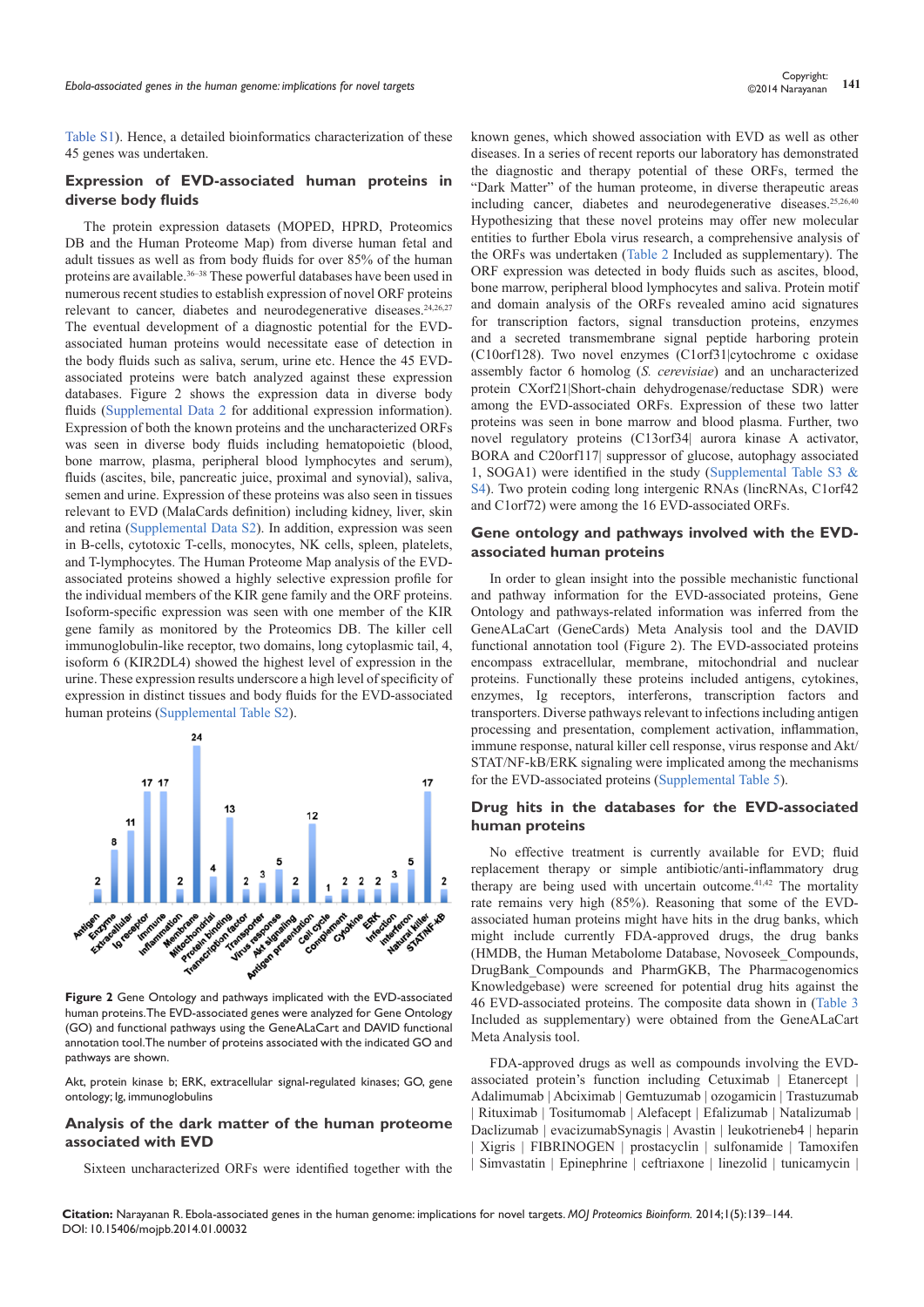eltrombopag | hormonalcontraceptivesforsystemicuse | tamoxifen | Dexamethasone | infliximab | Chloramphenicol | interferonalfa-2a, | peginterferonalfa-2b | 5-Aza-2'deoxycytidine | retinoicacid) were associated with the EVD-associated known genes (Table 3 Included as supplementary). The 3-D protein structure information is available in the Protein Database (PDB) for nine of these known proteins; the PDB ID #s are shown in [Table 3](https://medcraveonline.com/MOJPB/MOJPB-01-00032s.zip) (Included as supplementary). This should facilitate structure-based drug design approaches. For additional details on the implicated drugs see [Supplemental Table S6](https://medcraveonline.com/MOJPB/MOJPB-01-00032s.zip). These results open up new opportunities for therapy of EVD as a basis of supportive care until effective vaccines are developed.

#### **Landscape of EVD-associated human proteins across diverse diseases**

Patients with EVD often show other opportunistic infections as well as other disorders. Hence, the disease-oriented databases were mined for association with other Ebola-associated diseases and disorders (Figure 3). The EVD-associated human proteins showed association evidence with immune disorders (autoimmune, AIDS), infections (viral, bacterial, parasitic) and hematopoietic disorders as well as neurological, inflammatory and eye diseases and cancer. The KIR family of genes showed association evidence across multiple diseases [\(Supplemental Table S7](https://medcraveonline.com/MOJPB/MOJPB-01-00032s.zip)). The chemokine (C-C motif) ligand 8, CCL8 showed association with autoimmune diseases, viral infections, cancer and inflammation. Two genes (DEAD (Asp-Glu-Ala-Asp) box polypeptide 58, DDX58 and interferon-induced protein with tetratricopeptide repeats 2, IFIT2) were found to be uniquely associated with West Nile virus infections. A novel ORF, C2orf42 (a putative transcription factor|LincRNA) showed association evidence with malaria. These results underscore the complex involvement of EVD-associated proteins across a spectrum of diseases and disorders.



**Figure 3** Involvement of EVD-associated proteins in other diseases and disorders. The EVD-associated proteins were clustered based on the indicated diseases and disorders. The numbers indicate the number of proteins showing association. Composite data obtained from the Genetic Association Database (GAD), the MalaCards and the NextBio Transcriptome Meta Analysis tool.

#### **The KIR family of proteins in EVD**

The KIR genes on chromosome 19 (19q34.1) encode the killer cell immunoglobulin-like receptors (KIR) and are expressed in natural killer cells and a subset of T-cells.<sup>43,44</sup> To date 17 family members of the KIR gene including two pseudogenes have been identified with activation and inhibitory roles in NK cell function.45 The KIR genes are members of Ig-superfamily of type I membrane proteins and are highly polymorphic, binding to HLA class I alleles which drive NK cell function.46,47 Two members of the KIR activating family (KIR2DS1 and

KIR2DS3) are shown to be associated with a fatal outcome in EVD.<sup>48</sup> The genetic association evidence for the involvement of KIR family members in EVD and other diverse diseases and disorders is shown in [Supplemental Table S8.](https://medcraveonline.com/MOJPB/MOJPB-01-00032s.zip) Strong polymorphic association was seen for the distinct members of the KIR family in diverse bacterial and virusrelated diseases. Clinically relevant pathogenic SNPs are present for distinct KIR family members in the NCBI Clinical Variations (ClinVar) database. These variations include malignant melanoma, posteriorly rotated ears, AIDS, delayed/rapid progression to (germ line), developmental delay and/or other significant developmental or morphological phenotypes, cleft upper lip, seizures, failure to thrive and abnormal facial shape ([Supplemental Table S9\)](https://medcraveonline.com/MOJPB/MOJPB-01-00032s.zip). Genetic association with eQTL traits (insulin/insulin resistance, calcium, left ventricular hypertrophy, body fat distribution, body mass index and body weight, heart rate and heart failure, monocytes, glucose, diabetes Type 1 and schizophrenia) was seen for C1orf198, C2orf27, C16orf72, C21orf88 and GP2 ([Supplemental Table S10\)](https://medcraveonline.com/MOJPB/MOJPB-01-00032s.zip).

#### **Discussion**

Treatment of Ebola infections requires urgent attention if the current epidemic is to be contained. While vaccines and antibodies are being developed,18,49–51 alternative approaches based on novel molecular targets are urgently needed. Like any pathogen, the Ebola virus requires adsorption, entry and replication within the host cell. Thus, identifying the host proteins involved in EVD and understanding the pathways involved with these EVD-associated proteins is a first step toward rational host cell-based molecular targets discovery for therapy. The GWAS datasets provide a framework for identifying host genes relevant to pathogens, and numerous examples exist in the area of infectious diseases such as HIV, malaria and tuberculosis.15,17,18,52

The association evidence for the human proteins with the EVD and other diseases and disorders were obtained from four different bioinformatics tools at the level of : 1) transcriptome analysis using the NextBio Meta Analysis of the microarray datasets from the Array Express; 2) disease relationship using the MalaCards and the On Line Mendelian Inheritance in Man (OMIM) database, 3) pathways analysis using the pathways enrichment tools for the GeneALaCart and the DAVID functional Annotation tools and 4) nucleotide polymorphism, snp-genetic association using the Genetic Association Disease and the NCBI PheGeni association databases. Mining the disease-oriented databases generated identification of 45 human proteins associated with EVD. These proteins included the KIR family of natural killer cell receptors, chemokine (C-C motif) ligand 8, complement component 1, q subcomponent, B chain (C1QB), coagulation factor V (F5,) interferon regulatory proteins (IFIT2, IRF9), an FXYD domain containing ion transport regulator 3 (FXYD3) and several enzymes. In addition, 16 previously uncharacterized ORFs were also identified in this study.

Members of the killer cell immunoglobulin-like receptor family (KIR) offer an attractive target for EVD. The two activating KIR members, KIR2DS1 and KIR2DS3, are strongly associated with fatal outcome in the Zaire variant of EVD.<sup>48</sup> It is suggested that the activation of these two KIR members may cause over-activation of the immune response, leading to rapid depletion of NK cells and lymphocytes. If so, it is tempting to speculate that inhibitors of these KIR family members might have direct or indirect therapeutic value.

In a recent study using whole genome transcriptome analysis involving Ebola virus-infected nonhuman primates, Yen et al.,<sup>18</sup> identified a subset of differentially expressed genes including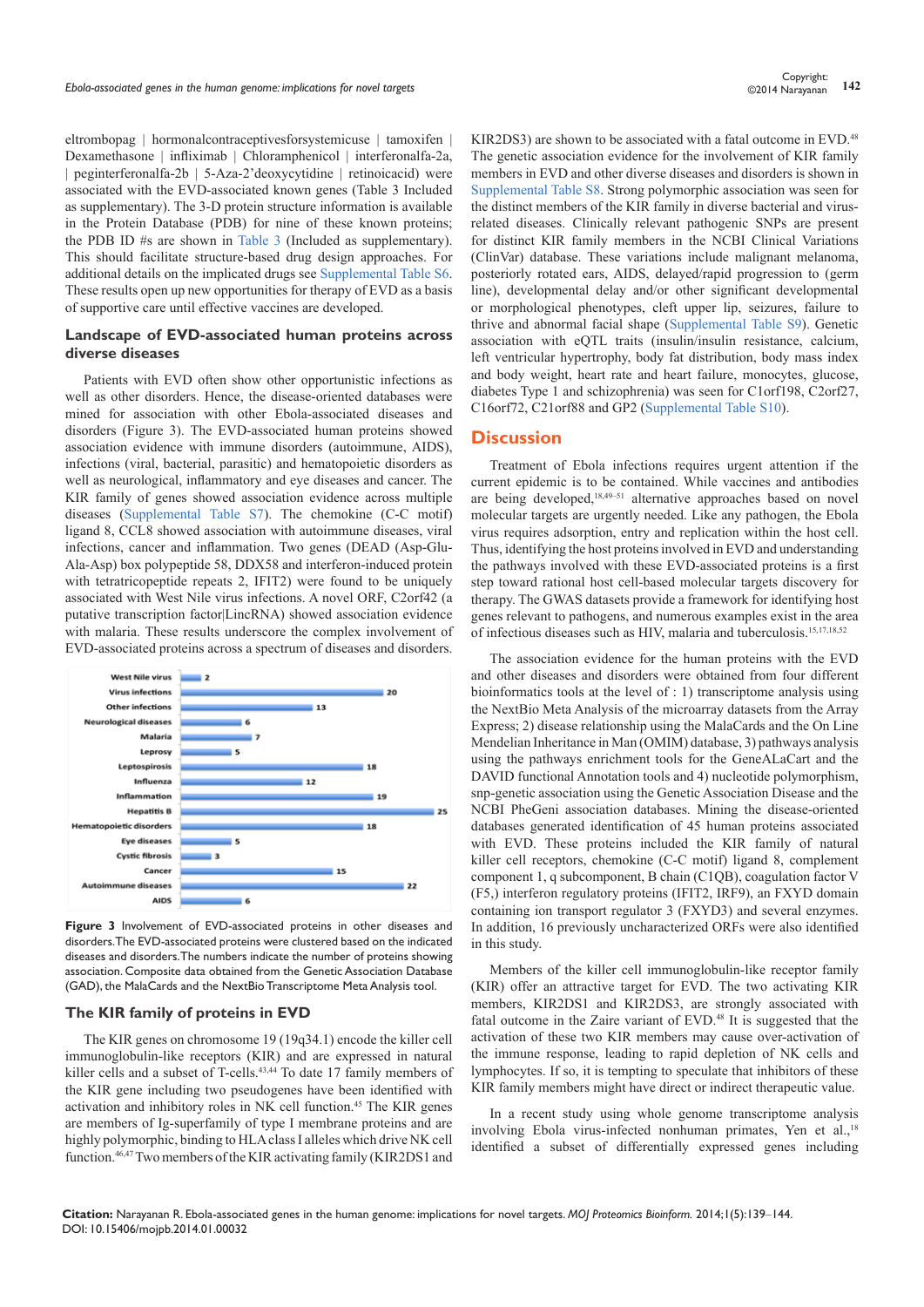chemokine ligand 8 (CCL8), Complement Component 1, Q Subcomponent, B Chain, (C1QB), FXYD domain containing ion transport regulator 3 ((FXYD3), DEXH (Asp-Glu-X-His) box polypeptide 58 (DHX58), indoleamine 2,3-dioxygenase 1(IDO1) and platelet factor 4 variant 1 (PF4V1). These proteins, particularly the CCL8 chemokine, showed a strong correlation with survival.18 All of these proteins were identified in the current study using disease association approaches.

The 16 novel ORFs characterized in this study encompass enzymes, receptors, a transcription factor, a glucose suppressor and a secreted transmembrane factor. Using the mouse and hampster models<sup>53,54</sup> the relevance of these 45 proteins to Ebola virus infection can be readily established using knockout technology such as antisense or siRNA. Since several of these proteins are readily detected in the body fluids, the efficacy of knockouts can be monitored with ease. These experiments would likely lead to verification of druggableness of some of the targets identified in the current study.

Mining of the drug databases identified numerous compounds including various FDA-approved drugs implicated in the pathways involved with the EVD-associated proteins. These drugs included amino acids, antineoplastics, nucleotide analogues, antibiotics, anti-inflammatory compounds, hormones, cytokines, metabolites and statins. Recently, FDA-approved selective estrogen receptor modulators were shown to inhibit Ebola virus infections.55 With the recent development of mouse and hamster models to study Ebola infection,53,54 the compounds implicated in this study can be rapidly validated for potential therapy use. These efforts can help to fill the gap in current treatment options and potentially expand the supportive care for EVD patients. An advantage of testing these compounds is that the majority of them have already been approved by the U.S. FDA. Hence, toxicology information already exists for these drugs.

The involvement of the EVD-associated human proteins with a complex landscape of Ebola-related and nonrelated diseases opens up novel opportunities for benefitting these diseases. Thus, if at least some of the 45 targets are verified for Ebola relevance, therapeutic approaches aimed towards the verified target could in theory expand the scope of potential usefulness across a spectrum of diseases.

### **Conclusion**

This study identified 45 proteins including 16 previously uncharacterized ORF proteins present in the human proteome showing association with the Ebola virus disease and associated infectious and other diseases. Detection of these proteins in diverse body fluids and the identification of protein classes encompassing cytokines, enzymes, transporters and receptors provide a framework to explore both the diagnostic and drug therapy potential of these proteins.

The drugs (including those already FDA approved) implicated with the genes identified in this study provide a basis for their expanded use in supportive care for Ebola infections. This could fill in the interim needs until effective vaccines and other means of therapy are developed.

# **Acknowledgements**

This work was supported in part by the Genomics of Cancer Fund, Florida Atlantic University Foundation. I thank Dr. Stein of the GeneCards team for generous permission to use the powerful GeneALaCart tool; Dr. Montague, Kolker Laboratory of the MOPED Team for batch analysis of the ORFs and the Human Proteome Map and Proteomics DB for the datasets. I thank Jeanine Narayanan for editorial assistance.

## **Conflict of interest**

The author declares no conflict of interest.

#### **References**

- 1. [Groseth A, Feldmann H, Strong JE. The ecology of Ebola virus.](http://www.ncbi.nlm.nih.gov/pubmed/17698361) *Trends Microbiol*[. 2007;15\(9\):408–416.](http://www.ncbi.nlm.nih.gov/pubmed/17698361)
- 2. [Feldmann H, Geisbert TW. Ebola haemorrhagic fever.](http://www.ncbi.nlm.nih.gov/pubmed/21084112) *Lancet*. [2011;377\(9768\):849–862.](http://www.ncbi.nlm.nih.gov/pubmed/21084112)
- 3. [Stahelin RV. Membrane binding and bending in Ebola VP40 assembly](http://www.ncbi.nlm.nih.gov/pubmed/24995005)  and egress. *[Front Microbiol](http://www.ncbi.nlm.nih.gov/pubmed/24995005)*. 2014;5:300.
- 4. [Thi EP, Mire CE, Ursic BR, et al. Marburg virus infection in nonhuman](http://stm.sciencemag.org/content/6/250/250ra116)  [primates: Therapeutic treatment by lipid–encapsulated siRNA.](http://stm.sciencemag.org/content/6/250/250ra116) *Sci Transl Med*[. 2014;6\(250\):250ra116.](http://stm.sciencemag.org/content/6/250/250ra116)
- 5. [Sanchez A, Lukwiya M, Bausch D, et al. Analysis of human peripheral](http://www.ncbi.nlm.nih.gov/pubmed/15367603)  [blood samples from fatal and nonfatal cases of Ebola \(Sudan\)](http://www.ncbi.nlm.nih.gov/pubmed/15367603)  [hemorrhagic fever: cellular responses, virus load, and nitric oxide levels.](http://www.ncbi.nlm.nih.gov/pubmed/15367603)  *J Virol*[. 2004;78\(19\):10370–10377.](http://www.ncbi.nlm.nih.gov/pubmed/15367603)
- 6. [Bah EI, Lamah MC, Fletcher T, et al. Clinical Presentation of](http://www.ncbi.nlm.nih.gov/pubmed/25372658)  [Patients with Ebola Virus Disease in Conakry, Guinea.](http://www.ncbi.nlm.nih.gov/pubmed/25372658) *N Engl J Med*. [2015;372\(1\):40–47.](http://www.ncbi.nlm.nih.gov/pubmed/25372658)
- 7. [Parra JM, Salmeron OJ, Velasco M. The First Case of Ebola Virus Disease](http://www.ncbi.nlm.nih.gov/pubmed/25409262)  Acquired outside Africa. *N Engl J Med*[. 2014;371\(25\):2439–2440.](http://www.ncbi.nlm.nih.gov/pubmed/25409262)
- 8. [Gupta M, Mahanty S, Ahmed R, et al. Monocyte–derived human](http://www.ncbi.nlm.nih.gov/pubmed/11352664)  [macrophages and peripheral blood mononuclear cells infected with](http://www.ncbi.nlm.nih.gov/pubmed/11352664)  [Ebola virus secrete MIP–1alpha and TNF–alpha and inhibit poly–IC–](http://www.ncbi.nlm.nih.gov/pubmed/11352664) induced IFN–alpha *in vitro*. *Virology*[. 2001;284\(1\):20–25.](http://www.ncbi.nlm.nih.gov/pubmed/11352664)
- 9. [Hensley LE, Young HA, Jahrling PB, et al. Proinflammatory response](http://www.ncbi.nlm.nih.gov/pubmed/11803049)  [during Ebola virus infection of primate models: possible involvement](http://www.ncbi.nlm.nih.gov/pubmed/11803049)  [of the tumor necrosis factor receptor superfamily.](http://www.ncbi.nlm.nih.gov/pubmed/11803049) *Immunol Lett*. [2002;80\(3\):169–179.](http://www.ncbi.nlm.nih.gov/pubmed/11803049)
- 10. [Geisbert TW, Young HA, Jahrling PB, et al. Mechanisms underlying](http://www.ncbi.nlm.nih.gov/pubmed/14639531)  [coagulation abnormalities in Ebola hemorrhagic fever: overexpression of](http://www.ncbi.nlm.nih.gov/pubmed/14639531)  [tissue factor in primate monocytes/macrophages is a key event.](http://www.ncbi.nlm.nih.gov/pubmed/14639531) *J Infect Dis*[. 2003;188\(11\):1618–1629.](http://www.ncbi.nlm.nih.gov/pubmed/14639531)
- 11. [Ksiazek TG, Rollin PE, Williams AJ, et al. Clinical virology of Ebola](http://www.ncbi.nlm.nih.gov/pubmed/9988182)  [hemorrhagic fever \(EHF\): virus, virus antigen, and IgG and IgM](http://www.ncbi.nlm.nih.gov/pubmed/9988182)  [antibody findings among EHF patients in Kikwit, Democratic Republic](http://www.ncbi.nlm.nih.gov/pubmed/9988182)  of the Congo, 1995. *J Infect Dis*[. 1999;179\(Suppl1\):S177–S187.](http://www.ncbi.nlm.nih.gov/pubmed/9988182)
- 12. [Cox E, Borio L, Temple R. Evaluating Ebola Therapies The Case for](http://www.ncbi.nlm.nih.gov/pubmed/25470568)  RCTs. *N Engl J Med*[. 2014;371\(25\):2350–2351.](http://www.ncbi.nlm.nih.gov/pubmed/25470568)
- 13. [Ledgerwood JE, DeZure AD, Stanley DA, et al. Chimpanzee](http://www.ncbi.nlm.nih.gov/pubmed/25426834)  [Adenovirus Vector Ebola Vaccine – Preliminary Report.](http://www.ncbi.nlm.nih.gov/pubmed/25426834) *N Engl J Med*. [2017;376\(10\):928–938.](http://www.ncbi.nlm.nih.gov/pubmed/25426834)
- 14. [Marzi A, Feldmann H. Ebola virus vaccines: an overview of current](http://www.ncbi.nlm.nih.gov/pubmed/24575870)  approaches. *Expert Rev Vaccines*[. 2014;13\(4\):521–531.](http://www.ncbi.nlm.nih.gov/pubmed/24575870)
- 15. [Seib KL, Dougan G, Rappuoli R. The key role of genomics in modern](http://www.ncbi.nlm.nih.gov/pubmed/19855822)  [vaccine and drug design for emerging infectious diseases.](http://www.ncbi.nlm.nih.gov/pubmed/19855822) *PLoS Genet*. [2009;5\(10\):e1000612.](http://www.ncbi.nlm.nih.gov/pubmed/19855822)
- 16. [Chapman SJ, Hill AV. Human genetic susceptibility to infectious disease.](http://www.ncbi.nlm.nih.gov/pubmed/22310894)  *Nat Rev Genet*[. 2012;13\(3\):175–188.](http://www.ncbi.nlm.nih.gov/pubmed/22310894)
- 17. [Hill AV. Aspects of genetic susceptibility to human infectious diseases.](http://www.ncbi.nlm.nih.gov/pubmed/17094741)  *Annu Rev Genet*[. 2006;40:469–486.](http://www.ncbi.nlm.nih.gov/pubmed/17094741)
- 18. [Yen JY, Garamszegi S, Geisbert JB, et al. Therapeutics of Ebola](http://www.ncbi.nlm.nih.gov/pubmed/21987740)  [hemorrhagic fever: whole–genome transcriptional analysis of successful](http://www.ncbi.nlm.nih.gov/pubmed/21987740)  disease mitigation. *J Infect Dis*[. 2011;204 \(Suppl 3\):S1043–S1052.](http://www.ncbi.nlm.nih.gov/pubmed/21987740)
- 19. [Price DA, Armour D, de Groot M, et al. Overcoming HERG affinity in](http://www.ncbi.nlm.nih.gov/pubmed/16782336)  [the discovery of the CCR5 antagonist maraviroc.](http://www.ncbi.nlm.nih.gov/pubmed/16782336) *Bioorg Med Chem Lett*. [2006;16\(17\):4633–4637.](http://www.ncbi.nlm.nih.gov/pubmed/16782336)

**Citation:** Narayanan R. Ebola-associated genes in the human genome: implications for novel targets. *MOJ Proteomics Bioinform.* 2014;1(5):139‒144. DOI: [10.15406/mojpb.2014.01.00032](https://doi.org/10.15406/mojpb.2014.01.00032)